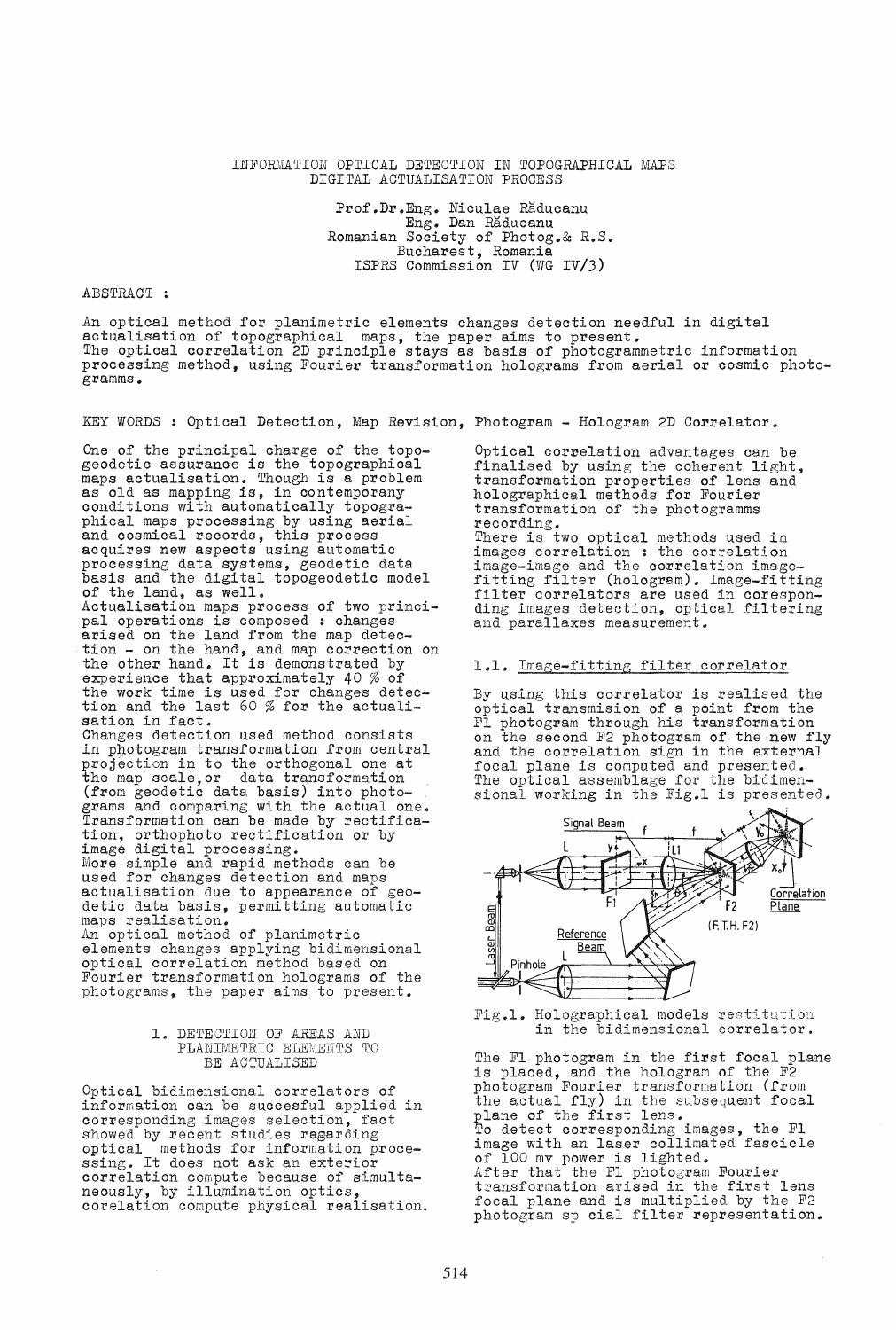Light diffraction by holograms makes possible corresponding elements detection.<br>This is very easy made because each<br>hologram point contents all the image of the photogram. Correlator working is based on the fonda-<br>mental conception of the fact that the<br>relief image is a spacial sign appearing in the same manner like temporary communication signals.

# 1.2. Photograms hologram and the 2D correlation

Resulting hologram from a photogram is<br>realised by means of optical assemblage<br>in the Fig.2 presented.



Fig.2. Optical assemblage for obtaining Fourier hologram

Particularising general relationship of<br>holograms for the case of plane holograms<br>where the object becomes photogram, the Fourier hologram can be obtaining.<br>The transmittance of the first photogram in this case is denoted by :

$$
t_1(x-x_1, y-y_1) \tag{1}
$$

of which Fourier transformation is:

 $F[t_1(x-x_1,y-y_1)]=F[t_1(x,y)]exp[i(x_1p+y_1q)]$ =  $(2)$  $=T_1(p,q) exp[i(x_1p+y_1q)]$ 

where  $p = \frac{2\pi x_f}{\lambda f_i}$ ,  $q = \frac{2\pi y_f}{\lambda f_i}$ ,  $x_p$ ,  $y_f$  are plane coordinates of the filter. Reference radius used in holographing can be wrote in the following manner:

> $(3)$  $R(x,y) = R_0 exp(i x_R p)$

The entire field in the hologram plane is:

 $(4)$  $H(x,y) = t_1(x-x_1, y-y_1) + R(x,y)$ 

After exposing, the total intensity in the hologram plane is:

 $E_e(x_e, y_e) = |H(x, y)|^2$  $(5)$ 

This intensity distribution is in a photographic manner recorded and after developing, the transmittance in aplitu-<br>de of the hologram becomes :

$$
t(x_{r}, y_{r}) = R_{0}^{2} + [T_{1}(p, q)]^{2} + \overline{R}_{0}T_{1}(p, q) \exp\{t[(x_{r} - x_{r})p + y_{r}q)]\} + \qquad (6)
$$
  
+ 
$$
R_{0}T_{1}(p, q) \exp\{-i[(x_{r} - x_{r})p + y_{r}q]\}
$$

The last term of the (6) relationship is the complex Fourier transformation needful in the subsequent correlation process.<br>The Fourier transformation of the F2 photogram containting the most actual<br>information is needful to carry out the correlation aiming the corresponding images detection and selection.<br>The F2 photogram transmittance can be wrote as follows :

$$
t_2(x-x_2,y-y_2)=t_1[x-(x_1-p_x),y-(y_1-p_y)]
$$
 (7)

The bidimensional Fourier transformation has the form:

$$
F\{t_{i}^{T}(x-(x_{i}-p_{x}),y-(y_{i}-p_{y}))\} = \t{(8)}
$$
  
= T\_{i}(p,q) exp{i[(x\_{i}-p\_{x})p+(y\_{i}-p\_{y})q]}

The correlation function gived multi-<br>plying member by member the (6) and (8)<br>relationship, is:

 $r(f) \sim [R_0^2 + |T_1(p,q)|^2]$   $T_1(p,q)$  exp  $\{i[(x,-p_x)p + (y,-p_y)q]\}$  +

 $(9)$  $+\overline{R}_{0}[\,T_{1}(p,q)\,T_{1}(p,q)]exp\{i[(2x_{1}-x_{R}-p_{x})p+(2y_{1}-p_{y})q]\}+$ 

+ Ro[T<sub>1</sub>(p,q) $\overline{T}_3(p,q)$ ] exp $\{-i[(p_x-x_g)p+p_yq]\}$ 

The second lens realises a second Fourier transformation on the entire distribution from the equation (9) and transfers this issue filter of the core-<br>lation plan  $(x_o,y_o)$ . This relationship is reduced finally to the expresion:

$$
\Gamma \circ (x_0, y_0) \simeq ... \dagger (x_0, y_0) \overline{\dagger} \, (-x_0, y_0) \, \S \, [ \, x_0 - ( \, p_x - x_R) \, \frac{f_2}{f_1} \, / y_0 - p_y) \, \frac{f_2}{f_1} \, ] \qquad \qquad \left( \begin{smallmatrix} 1 & 0 \\ 0 & 1 \end{smallmatrix} \right) \,,
$$

representing the two image-points transverse correlation sign, conjugated with the coordinates :

> $x_0 = (x_0 - p_x) \frac{f_2}{f_1}$  ;  $y_0 = p_y \frac{f_2}{f_1}$  $(11),$